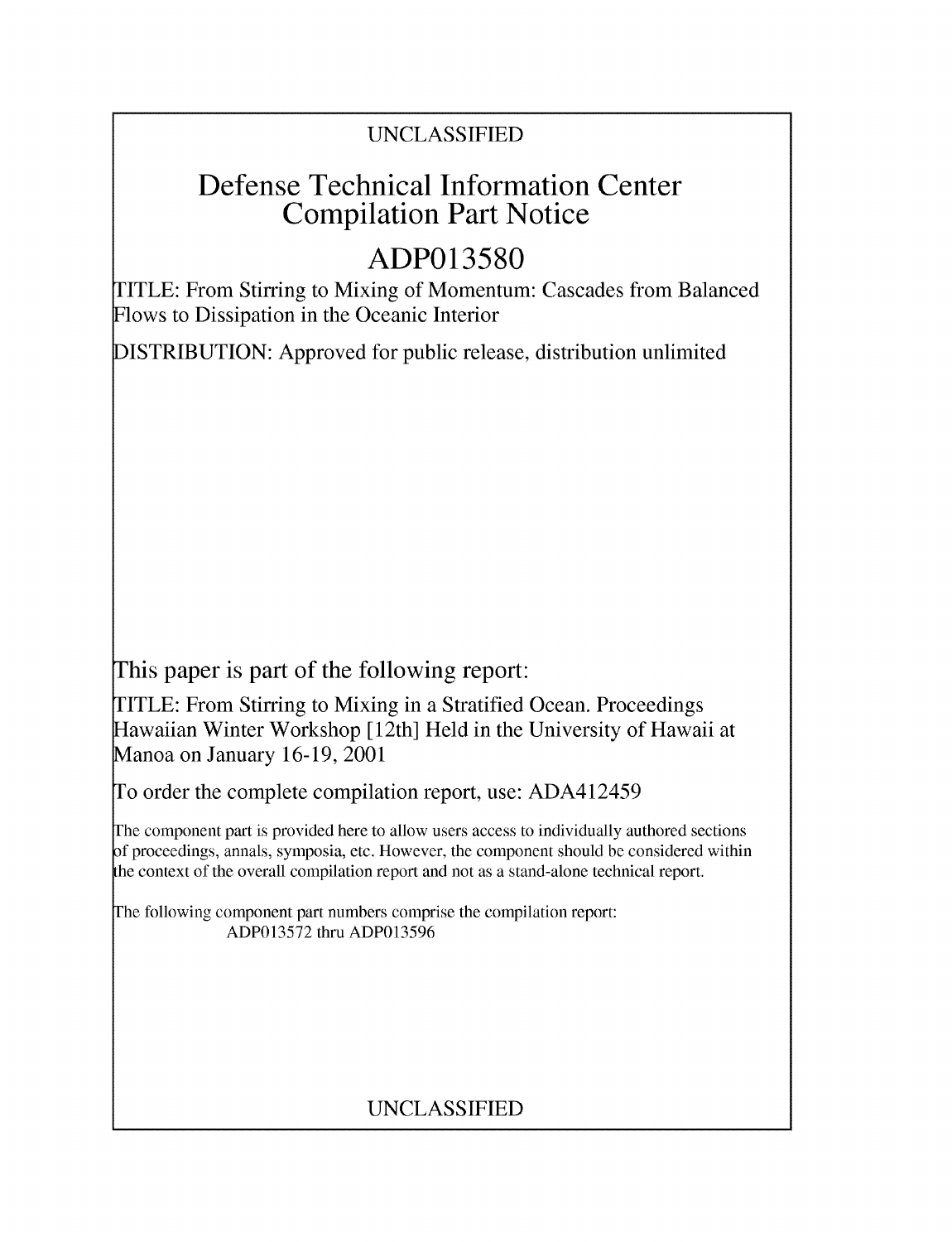## From stirring to mixing of momentum: cascades from balanced flows to dissipation in the oceanic interior

James C. McWilliams<sup>1</sup>, M. Jeroen Molemaker<sup>1</sup>, and Irad Yavneh<sup>2</sup>

Abstract. Under the influences of stable density stratification and Earth's rotation, large-scale flows in the ocean and atmosphere have a mainly balanced dynamics---sometimes called the slow manifold-in the sense that there are diagnostic hydrostatic and gradient-wind balances that constrain the fluid acceleration. The nonlinear balance equations are a successful approximate model for this regime, and we have identified mathematically explicit limits of their time integrability. We hypothesize that these limits are indicative, at least approximately, of the transition from the larger-scale regime of inverse energy cascades of anisotropic flows to the smaller-scale regimes of forward energy cascade to dissipation of more nearly isotropic flows and intermittently breaking inertia-gravity waves. In the oceans these regime transitions occur mostly in the scale range of 0.1-10 km—in between the mesoscale and fine-structure—where Rossby  $(Ro)$ , Froude  $(Fr)$ , and Richardson  $(Ri)$  numbers are typically neither small nor large. In pursuit of testing this hypothesis we have revisited several classical problems, including gravitational, centrifugal/symmetric, elliptical, barotropic, and baroclinic instabilities. In all cases we find definite evidence, albeit still incompletely understood, of fluid-dynamical transitions in the neighborhood of loss of balanced integrability.

face fluxes of heat, water, and momentum primarily at Each of these routes to dissipation involves an extraclarge space and long time scales. The circulation has tion of energy from the circulation near the vertical smaller ones associated with equatorial zonal and lat- in the vertical interior. A more local route is directly

eration by surface fluxes? Some of the dissipation un- relative contributions among these alternative routes. doubtedly occurs within turbulent boundary layers near Our conceptual view of the mechanism is the followthe surface and bottom. Some dissipation also occurs ing: through creation of internal gravity waves by flow over

Introduction the subsequent of the subsequent wave propagation into the subsequent wave propagation into the interior and a wave-dynamical cascade (sometimes in-The general circulation of the ocean is forced by sur-<br>volving breaking) down to dissipation at small scales. comparably large and long scales, as well as important boundaries, although the bulk of the energy resides eral boundary currents and with the dominant insta- through the interior, turbulent cascade dynamics of the bility modes at mesoscales. All of these circulation el-<br>circulation. In oceanic general circulation models, the ements approximately satisfy geostrophic, hydrostatic, local route to dissipation is implied by the use of eddy and incompressible dynamical balances.  $\qquad \qquad$  diffusivities to parameterize this cascade. The purpose How does the energy dissipation occur for the gen- of this article is to examine the mechanism for the local eral circulation in an equilibrium balance with the gen- route to dissipation, without here trying to assess the

Large- and mesoscale circulations typically satisfy <sup>1</sup>Institute of Geophysics and Planetary Physics, University of a balanced dynamics (as defined below), which have little interaction with the inertia-gravity wave

California at Los Angeles, Los Angeles, **CA 90095-1567, USA** <sup>2</sup>

RAEL field;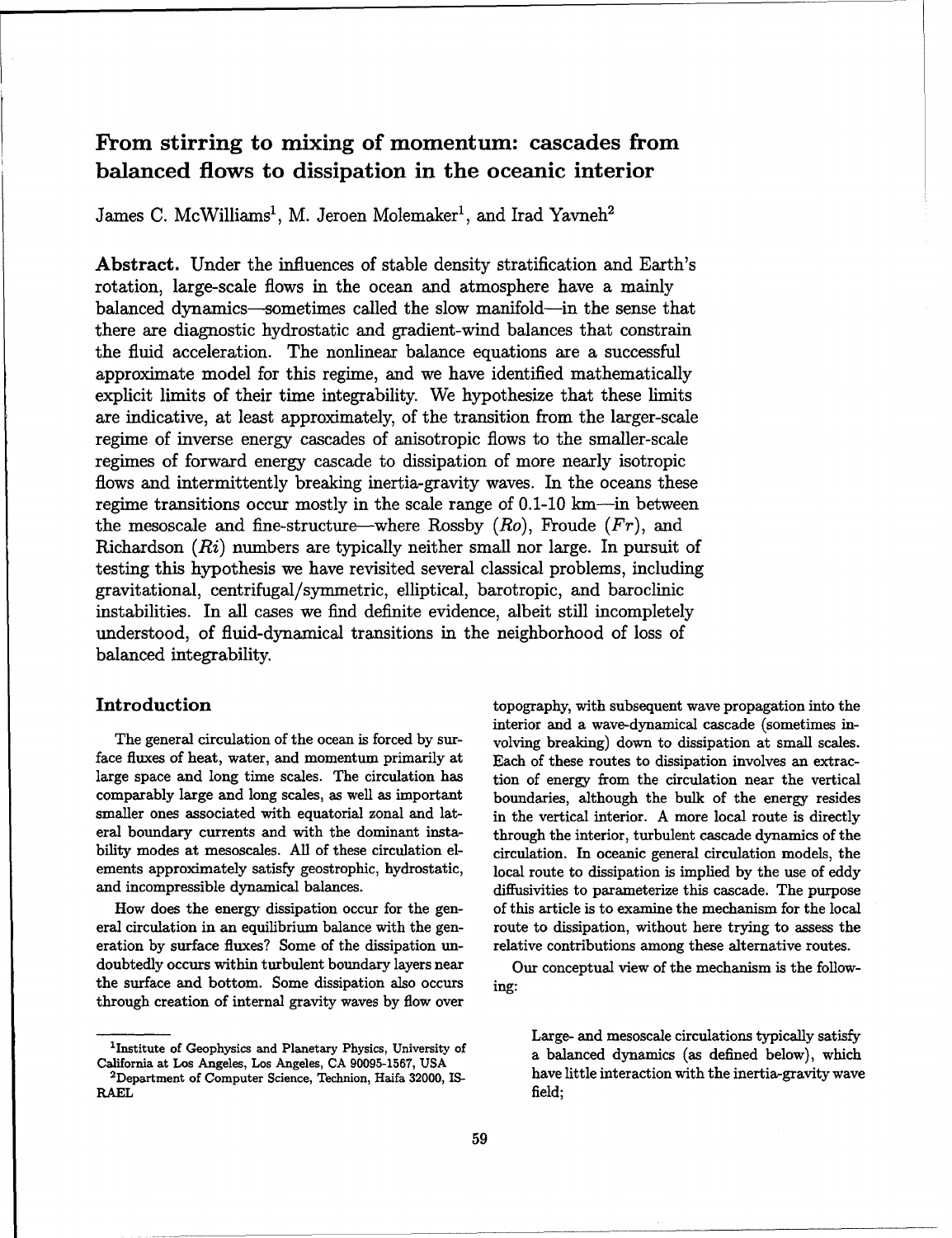energy dissipation: mately mately

there are explicitly specifiable limits to the regime of balanced dynamics that are violated sometimes for the circulation; which is called gradient-wind balance ( $\nabla$  is the hori-

turbulent cascades are much more efficient in their dissipation.  $u \approx -\psi_y$  and  $v \approx \psi_x$ . (4)

In this view the important bottleneck in the local

we focus on the special situation of the linear instability research, we will tell the story from both historical perover most of the literature in between.

Väisälä frequency N and away from boundaries, the weakness of inertia-gravity wave generation by balanced in the motion by balanced motions when  $Ro$  and  $Fr$  are not large. evolution from general initial conditions or forcing by  $\frac{1}{2}$  motions when Ro and FT are not large.<br>The advective dynamics of balance or quasigeostroleads to a local anisotropy with  $u, v \gg w$ , while radirection, antiparallel to gravity, and  $(x, y)$  and  $(u, v)$  are

$$
Ro = V/fL \text{ and } Fr = V/NH, \qquad (1)
$$

$$
\phi_z \approx b, \tag{2}
$$

is the buoyancy, and  $\rho_o$  is the mean density); the diver-<br>the forward cascade, either in the balance equations or

balanced turbulent cascades are very inefficient in gence of the horizontal momentum balance is approxi-

$$
\nabla^2 \phi \approx \nabla \cdot f \nabla \psi + 2[\psi_{xx} \psi_{yy} - \psi_{xy}^2], \quad (3)
$$

violation of these limits leads to energy transfer zontal gradient operator); and the horizontal velocity is to unbalanced motions;<br>to unbalanced motions;<br> sented by a streamfunction,

$$
u \approx -\psi_y \quad \text{and} \quad v \approx \psi_x. \tag{4}
$$

The maximal truncation of the incompressible (Boussi-<br>route to dissipation is loss of balance and its evolution-<br>The maximal truncation of the incompressible (Boussiary consequences. nesq) equations consistent with these approximations Confirming or refuting this hypothesis is quite chal-<br>confirming or refuting this hypothesis is quite chal-<br>cordinates,  $(x, y, z)$  or potential enstrophy (in isopyclenging, since it involves the connectedness of turbulent ordinates,  $(x, y, z)$  or potential enstrophy (in isopyccascades spanning several dynamical regimes. Even di-<br>tions (Lorenz [1960]; Gent and McWilliams [1984]). agnosis of the degree of balance can be subtle. In lieu of the tions (Lorenz [1960]; Gent and Mc Williams (1984]. making a more general test of the hypothesis as yet, here anced dynamics: among the better ones, their similariof balanced steady currents in a rotating, stratified fluid ties seem more important than their differences.) The balance equations contain no inertia-gravity wave soluin relation to the conditions for loss of balance. Since balance equations contain no inertia-gravity wave solu-<br>contain the solutions: so they are often taken as a dynamical-systems fluid instabilities have been the subject of much prior tions; so they are often taken as a dynamical-systems spectives of early discovery and personal perspectives second-order asymptotic accuracy as  $Ro \sim Fr \rightarrow 0$ , whereas the traditional geostrophic balance and quasiof the implications for the hypothesis above-skipping whereas the traditional geostrophic balance and quasi-<br>geostrophic equations have only first-order accuracy (Gent and *McWilliams* [1983]). They have been shown in many analyses to accurately represent the observed **Balanced Dynamics state and evolution of large-scale flows in the atmo-**The essential basis for the approximations of bal-<br>sphere and ocean; for example, they often are used for anced dynamics is velocity anisotropy. In a rotating, initialization of weather forecasts, even ones for hurstratified fluid with Coriolis frequency  $f$  and Brunt-<br>stratified fluid with Coriolis frequency of and Brund-<br> $\frac{1}{2}$  is the stratified fluid with Coriolis frequency of and Brunderics the weakness of inertia-gravity wa

the process called geostrophic (or balanced) adjustment The advective dynamics of balance or quasigeostro-<br>leads to a local anisotropy with  $u, v \gg w$ , while radi-<br>phic equations—called geostrophic turbulence—yields ating away inertia-gravity waves. Here  $z$  and  $w$  are the an inverse turbulent cascade of energy towards larger coordinate and velocity components in the vertical di-<br>rection, antiparallel to gravity, and  $(x, y)$  and  $(y, y)$  are ular viscosity at small scales, and a forward cascade of their horizontal counterparts. The condition for this to potential enstrophy (i.e., variance of potential vorticoccur are that the Rossby and Froude numbers, ity) to its dissipation at small scales (Charney [1971]; *McWilliams et al.* [1994]). (This behavior is analogous to the turbulence in a two-dimensional fluid.) In the enstrophy inertial range,  $Ro$  and  $Fr$  are invariant as are not too large (where  $V$ ,  $H$ , and  $L$  are characteristic the scale decreases, at least in the limit of  $Ro$ ,  $Fr \to 0$ . values for  $(u, v)$ , z, and  $(x, y)$ ). Under these conditions There is as yet much less experience with balanced turthe vertical momentum balance is approximately hydro-<br>bulence at finite values of Ro and Fr, but available static, solutions indicate that it is only modestly more dissipative of energy (Yavneh et al.  $[1997]$ ). It remains an open  $(\phi = p/\rho_o)$  is the geopotential function,  $b = g[1-\rho/\rho_o]$  question how consistently Ro and Fr avoid increasing in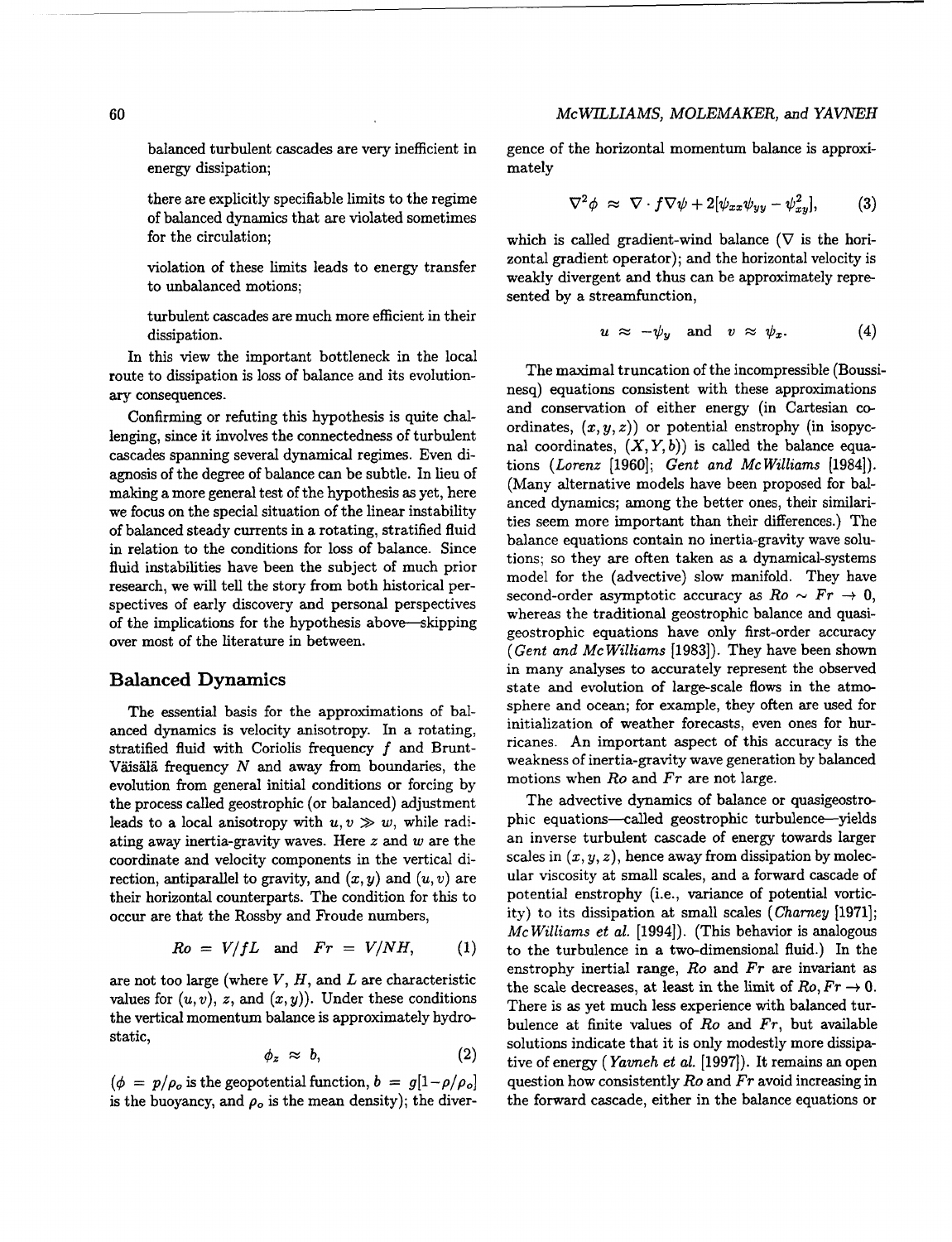more fundamental fluid dynamics: at small scales does Instability and Cascade the cascade in balanced turbulence generate inconsissipation away from boundaries: they imply more stir-

et al. [1998]. To be able to integrate forward in time departs from balanced dynamics or relaxes back todifferential system and the initial- and boundary-value quent evolution only in a very particular context, viz.,

- 
- 2. Change of sign of absolute vorticity,  $A = f +$  $C^{(z)} = f + v_x - u_y$  (where the horizontal deriva-<br> $C^{(z)} = f + v_x - u_y$  (where the horizontal derivatives denoted by capital letters are in isentropic Now we attempt to interpret the known instabilities
- 

None of these conditions occurs in the quasigeostrophic limit, since  $A, A - |S| \rightarrow f + \mathcal{O}(Ro)$  and  $N \rightarrow N_o +$  Quasigeostrophic Inflectional Instability  $\mathcal{O}(Ro)$ , where  $N_o(z)$  is the resting-state stratification. Note the greater susceptibility of anticyclonic regions Consider the instability of a geostrophic parallel ditions; furthermore, note the greater susceptibility to Coriolis frequency  $f(y)$  in the quasigeostrophic limit, second conditions also are related to the potential vor-<br>Howard [1966] and ignoring vertical-boundary effects, ticity,  $q = AN^2$ . Since potential vorticity is conserved one can derive a "Rayleigh theorem" from the potential on parcels, except for mixing effects, there is thus an vorticity equation that a necessary condition for inviscid evolutionary inhibition for an unforced flow to spon- instability of a non-symmetric (i.e.,  $\partial_x \neq 0$ ), normaltaneously develop a violation of the first and second mode fluctuation is that the mean potential vorticity conditions. However, there is no such constraint with gradient, respect to the third condition, which indicates another sense in which there may be a greater susceptibility to the third condition.

tencies with its justifying assumptions and how leaky We now ask what happens when there is a loss of is the slow manifold to unbalanced motions? Never-balance as defined above. Obviously any further inis the slow manifold to unbalanced motions? Never-<br>the slance as defined above. Obviously any further in-<br>the security resent understanding is that the balance equation of the balance equations is precluded. So theless, our present understanding is that the balance tegration of the balance equations is precluded. So equations do not provide an efficient route to energy distribution must be answered in a more fundamental equations do not provide an efficient route to energy dis-<br>sination away from boundaries: they imply more stir-<br>fluid dynamics, such as the incompressible Boussinesq ring than mixing for momentum.  $\qquad \qquad$  equations, which have no restriction on Ro and Fr for their validity. In general, our expectation is that some inertia-gravity waves and/or more nearly isotropic tur-Loss of Balance bulence will be generated—instigating some degree of enhanced dissipation-where there is a loss of balance. An analysis for the solvability of the balance equa-<br>However, the efficiency of their generation is uncertain, tions is made in Yavneh et al. [1997] and McWilliams as is whether the subsequent evolution systematically from a balanced state, several necessary conditions must wards it (e.g., as a geostrophic adjustment or selective be satisfied everywhere within the domain. Where these cascade and dissipation processes). In the rest of this are violated, there is a change of type of the partial article, we address the issue of generation and subseproblem becomes ill-posed. For the balance equations the linear instabilities of rotating, stratified flows which in isopycnal coordinates (i.e., Gent and McWilliams are steady, inviscid, balanced solutions of the Boussi-[1984]) and  $f \geq 0$ , the conditions for loss of balance nesq equations. While this is far from the general cirare the following: cumstances of fluid evolution, it does provide a cleanly posed question that also is one that can be answered 1. Change of sign of vertical stratification,  $N^2$  = in part by reference to the extensive literature on fluid *8b*<sub>2</sub>; instabilities.

coordinates); in relation to the conditions for loss of balance for rotating, stratified flows where  $Ro$  and  $Fr$  are not large. 3. Change of sign of  $A - |S|$  (where  $S^2 = (u_X - u_X + u_Y)$  is probably unprovable that any such taxonomy of  $(v_Y)^2 + (v_X + u_Y)^2$  is the variance of the strain instability types can be complete and unique; however,  $(vY)^2 + (vX + uY)^2$  is the variance of the strain instability types can be complete and unique; however, rate). landscape has become fairly well mapped.

(i.e., with  $\zeta^{(z)}/f < 0$ ) in the second and third con-<br>flow  $U(y, z)$  with background stratification  $N_o(z)$  and the third condition, since  $A - |S| \leq A$ . The first and  $Ro, Fr \to 0$ . Following Rayleigh [1880] and Drazin and

$$
N_o^{-2}Q_y = \frac{df}{dy} - U_{yy} - \left(\frac{f}{N_o}\right)^2 U_{zz}, \qquad (5)
$$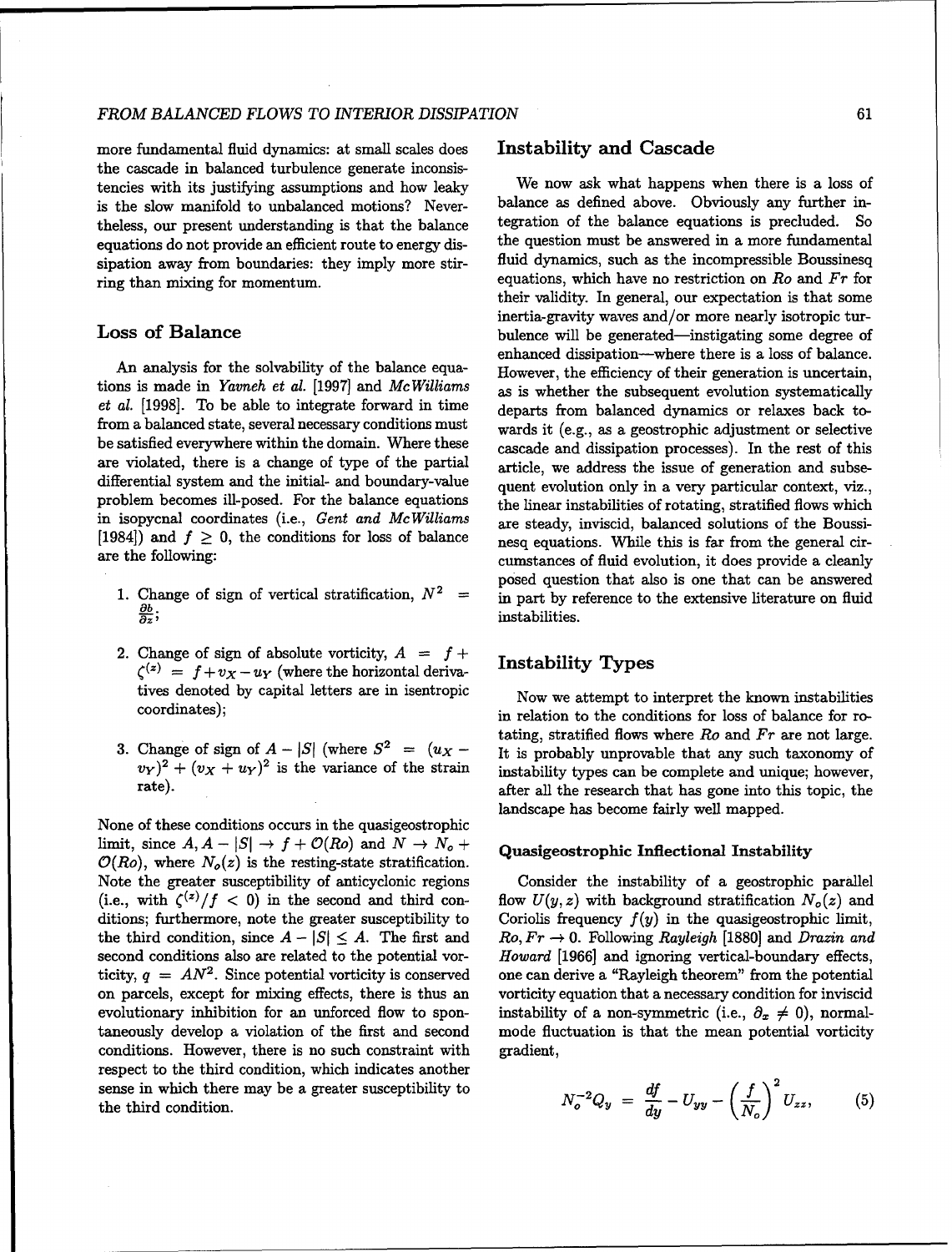change sign within the domain. This is called an inflection-point instability since it involves the horizontal and/or vertical curvature of  $U$ ; depending upon which curvature is dominant, the instability is labeled  $0.20$ barotropic or barocinic instability. The unstable mode is itself geostrophically balanced. This is the only type of instability that occurs in the quasigeostrophic limit. **0 15** of instability that occurs in the quasigeostrophic limit.<br>It has an analytic continuation to finite  $Ro$  and  $Fr$ , where it can be expected to remain balanced over some range of these parameters. Thus, its onset conditions  $\sum_{n=0}^{\infty} 0.10$ have nothing to do with the limits of balance, and it represents a mode of stirring within balanced dynam-<br>ics.  $0.05$ 

### Gravitational Instability

ity in the limit of vanishing viscosity is  $N^2 < 0$  (Rayleigh [1916]; Chandrasekhar [1961]). This coincides with the **Figure 1.** Growth rate,  $\sigma/f$ , for the elliptical flow (6), first condition for loss of balance, and the mode of insta-

For a balanced, parallel flow  $U(y, z)$ , the necessary and sufficient condition for inviscid instability of a parallel-symmetric perturbation is a change of sign of potential vorticity  $q(y, z)$  (*Hoskins* [1974]). This coincides with the second condition for loss of balance. (This is a 2D problem rather than a 3D one, and *McWilliams et al.* [1998] show that the third condition is not germane in this situation.) For a balanced,  $ax$ - $0.1000$ isymmetric, azimuthal flow  $U(r, z)$ , the conditions for the inviscid instability of an axisymmetric perturbation are the change of sign of either the absolute vorticity  $0.0100$ *A* or the absolute circulation  $C = \frac{1}{2}fr + U$  (Rayleigh [1916]; Ooyama [1966]). *McWilliams et* al. [1998] show that these coincide with the second or third conditions, respectively, for loss of balance in this case. Thus, the boundaries for onset of symmetric centrifugal instability, which has unbalanced growing modes, occur exactly at the limits of balanced evolution. **0.0001 10** 

### Elliptical Instability

The inviscid instability of the balanced, elliptical, two-dimensional, barotropic flow in an unbounded do- Figure 2. As figure 1, but with logarithmic ordinate. The

$$
\Psi(x,y) \;=\; \frac{1}{2}\left(\alpha x^2+\beta y^2\right), \quad 1 \;>\; \frac{\beta}{\alpha} \;>\; 0, \qquad (6)
$$

was originally analyzed for  $f = N = 0$  (Pierrehumbert [1986]; Bayly [1986]; Craik and Criminale [1986]) and



maximized over vertical wavenumber. Curves are shown for bility is unbalanced (e.g., the vertical momentum bal-<br> $\beta/\alpha = 0.25$  (dashed), 0.11 (dotted), and 0.026 (solid). The ance is non-hydrostatic).<br>corresponding abscissa values for the second condition for loss of balance are -0.6, -0.8, and -0.95 (see text). Symmetric Centrifugal Instability



main, evident noise is because of intermittent underestimates of  $\sigma$ due to incomplete optimization searches over the very narrow unstable bands in vertical wavenumber.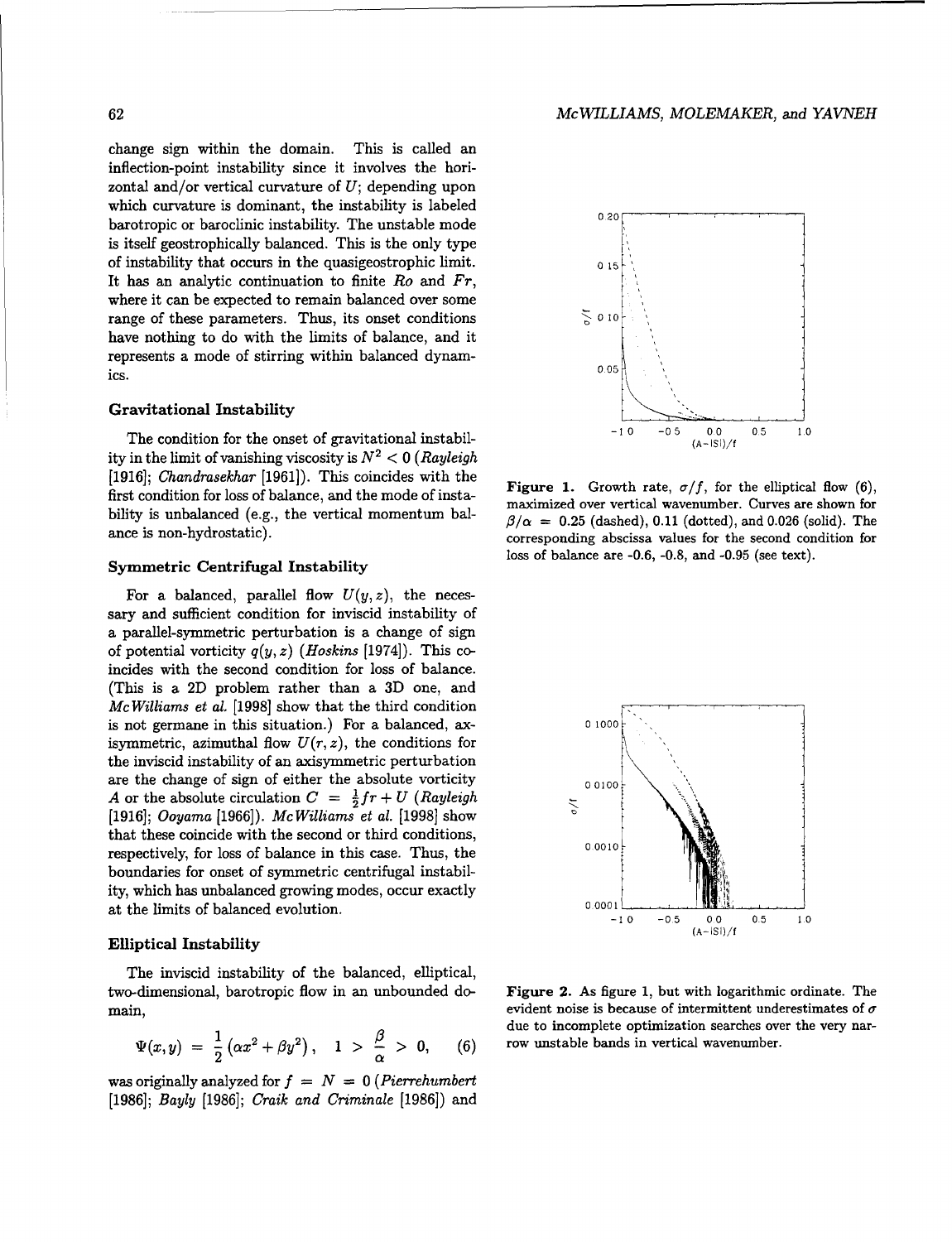### *FROM BALANCED FLOWS TO INTERIOR DISSIPATION* <sup>63</sup>

later extended to  $Ro, Fr < \infty$  by Miyazaki [1993]. The unstable modes occur in bands of the vertical 0.20 wavenumber. They have temporally oscillatory horizontal wavenumbers and exhibit exponential growth av- **0.15** eraged over a wavenumber oscillation period.

The problem was revisited in *Me* Williams and Yavneh [1998] from the perspective of loss of balance: ellipti-  $\frac{1}{6}$  <sup>0.10</sup> cal instability disappears in the quasigeostrophic limit and its onset nearly, but not precisely, coincides with the third condition for loss of balance (see Figures 1- 2). The unstable mode is unbalanced. For this basic flow the vorticity and strain rate are spatially uniform and unequal in magnitude. The abscissa,  $(A - |S|)/f$ ,  $-1.0$   $-0.5$   $0.0$   $0.5$   $1.0$  $=$  +1 in the quasigeostrophic limit,  $=$  0 at the third condition for loss of balance,  $= -(\alpha - \beta)(\alpha + \beta)$  at the second condition for loss of balance, and  $> +1$  for Figure 3. Growth rate,  $\sigma/f$ , for Taylor-Couette flow (7) in<br>curlents flows. Gradenic elliptical flows are stable for a narrow gap, maximized over vertical wavenumbe cyclonic flows. Cyclonic elliptical flows are stable for  $\alpha, \beta = \mathcal{O}(f)$ .<br> $\alpha, \beta = \mathcal{O}(f)$ .

### Taylor-Couette and Barotropic Instabilities

$$
U(r) = A r + \frac{B}{r}, \qquad (7)
$$

in laboratory experiments. The classical instability for this flow is centrifugal (Taylor [1923]; Chandrasekhar [1961]), whose onset in the inviscid limit coincides with *f* the second condition for loss of balance. In a neu-<br>asymptotically as  $Ro \equiv \max |\zeta^{(z)}|/f \rightarrow 0^+$  and trally stratified fluid, this is the only type of linear in-<br> $X = (A - |S|)/f \rightarrow 1 - (with \gamma = 2 (analytically))$ stability, since this profile does not have an inflection for the gravest mode and  $\gamma \approx 3$  (computationally) for point. However, for a stably stratified fluid with small the higher modes; n.b.,  $X$  is the abscissa in Figures 3-*Fr*, this barotropic shear flow has another class of un- 4). This asymptotic regime is accurately realized even balanced instabilities at finite Ro in the anticyclonic in the neighborhood of the third condition for loss of regime (Molemaker et al. [2001]; Yavneh et al. [2001]), balance, which implies that there is an extremely rapid but there is not any instability for the quasigeostrophic weakening of  $\sigma$  with Ro and X in this neighborhood, limit,  $Ro \to 0$ , nor for cyclonic flows with  $Ro = O(1)$ . but not an abrupt cessation at any critical value near For this new class an infinite but countable set of un- $X = 0$ . stable modes exist, which differ in their cross-stream Recently we have also solved the linear, inviscid stastructure, each with a different narrow band of vertical wavenumbers. In Figures 3-4, the growth rates are bility problem for a barotropic boundary current along cal wavenumbers. In Figures 3-4, the growth rates are a straight coastline (at  $x = 0$ ), shown for the first three modes in the thin-gap limit where  $\zeta^{(z)}$  and S are nearly uniform and equal in magnitude. As with elliptical flow, the strength of the instability strongly increases in the neighborhood of the in a uniformly rotating, stratified fluid in a semi-infinite third condition for loss of balance. (And, in this case, domain (i.e.,  $x \ge 0$ ). This profile also does not have an  $(A-|S|)/f \approx -1$  corresponds to the second condition.) inflection point. In addition to no normal flow at the The instability can be shown to involve a resonance of boundary, we prescribe a radiation condition at a suffishear-modified neutral modes (as required in any eigen- ciently distant location in the interior by matching the



ture.

Consider Taylor-Couette flow in the gap between two complex-conjugate pair); for the gravest unstable mode<br>the resonance involves a pair of Kelvin waves propagataxisymmetric, rotating cylinders, ing cyclonically along each cylinder wall, and for the *B* other modes, one of the Kelvin modes is replaced by an inertia-gravity mode. Thus, the instability has an unbalanced dynamics. An explicit formula can be obwhich is a viscous steady solution commonly studied tained for the unstable growth rate of the gravest mode,

$$
\frac{\sigma}{f} \sim e^{-\gamma/Ro} \sim e^{-2\gamma/(1-X)}, \tag{8}
$$

$$
V(x) = V_o \exp(-\alpha x), \qquad (9)
$$

value problem whose eigenfrequency is either real or a solution to an outwardly radiating, free inertia-gravity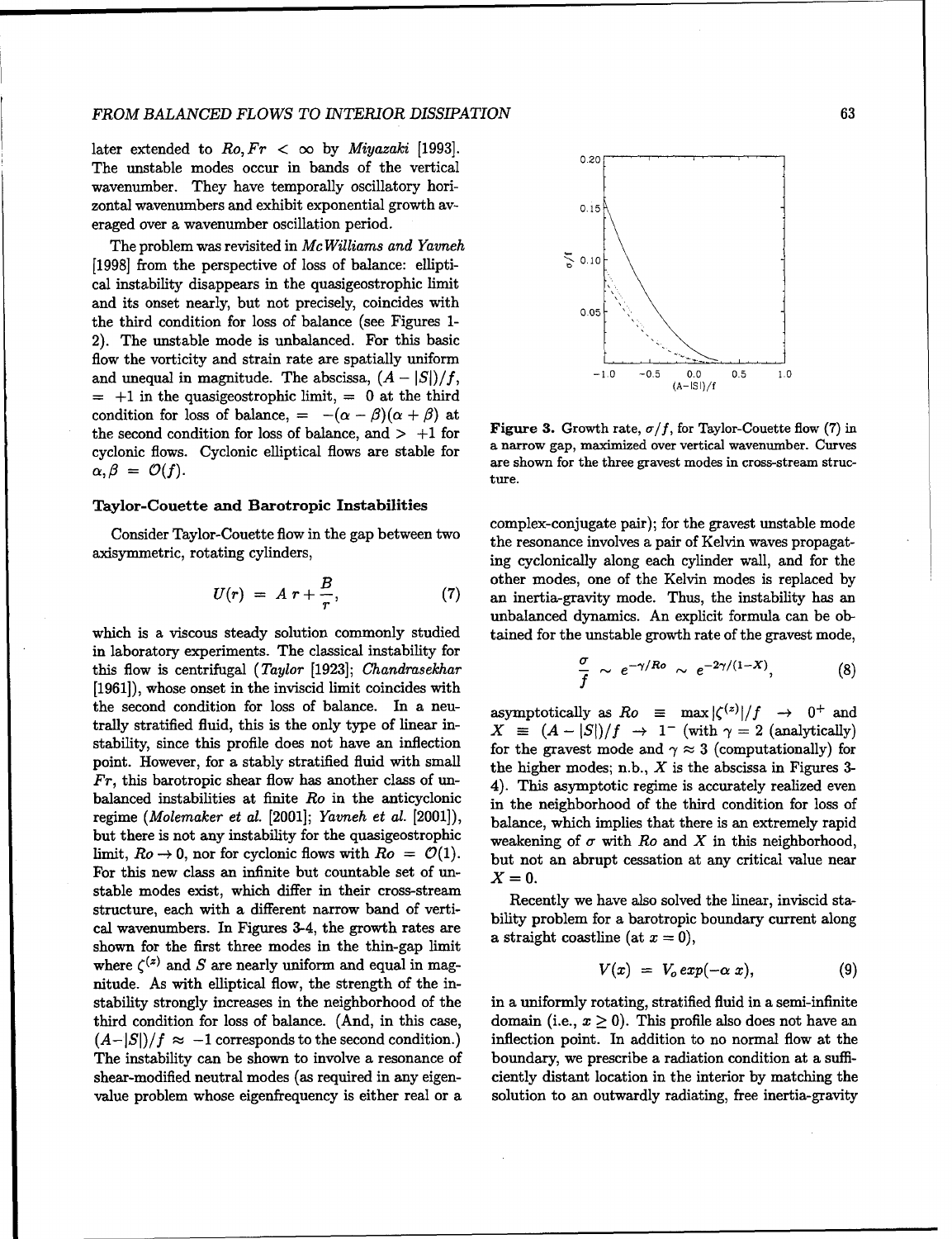



Figure 5. Growth rate,  $\sigma/f$ , for the parallel boundary **Baroclinic and Kelvin-Helmholtz Instabilities** current (9), maximized over along-stream and vertical wavenumbers. The abscissa value is based upon the Consider a steady, spatially uniform vertical shear



64 *McWILLIAMS, MOLEMAKER, and YAVNEH*

wave,

$$
\frac{\partial u}{\partial x} = iku, \tag{10}
$$

where  $k$  is a cross-stream wavenumber determined from vertical and along-stream wavenumbers and eigenfre-0.0100  $\frac{1}{2}$  quency using the dispersion relation of an inertia-gravity wave. Again there are unbalanced unstable modes for anticyclonic flows (i.e.,  $V_o/f > 0$ ) away from the quasi-**0.0010 geostrophic limit. In contrast with Taylor-Couette flow,** with its discrete spectrum of modes in the cross-flow direction, here there is a continuous set of unstable 0.000 **b c**. 0.000 **modes for any along-stream and vertical wavenumber** -1.0 -05 **00** 05 **1.0** pair (and its corresponding cross-stream k). In Figures 5-6, growth rates are shown for optimal along-flow and vertical wavenumbers, indicating yet again a rapid Figure 4. As figure 3, but with logarithmic ordinate increase of the growth rate in the vicinity of the third condition for loss of balance; the functional form of  $\sigma[Ro]$  here appears to be close to that for the highermode, Taylor-Couette instabilities. Again, a resonance  $\frac{1}{1}$  can be diagnosed with a shear-modified Kelvin mode and an inertia-gravity mode.

In summary, the three different barotropic, anticy-  $\zeta_{0.03}$  clonic, rotating, stratified, shear flows analyzed in this and the preceding section all have an unbalanced insta- $\begin{array}{c} \text{0.02} \\ \text{0.02} \end{array}$  bility whose strength rapidly increases in the vicinity of the third condition for loss of balance (in addition **1.001 b 1.000 contribution contribution contribution contribution contribution contribution contribution contribution contribution contribution contribution contribution contribution contri** ity of the second condition). In the hydrostatic limit, <sup>1.0</sup> -0.5 00 0.5 10 **this instability is related to ageostrophic, parallel, anti-**<br>cyclonic flow instability in a shallow-water layer (*Sato*cyclonic flow instability in a shallow-water layer ( $Sato$ mura **[1981];** *Griffiths et al.* **[1982],** *et seq.)*

minimum over x which occurs at  $x = 0$ .<br>flow,  $U(z) \propto z$ , in a uniformly stratified and rotating fluid in a vertically bounded domain with non-isopycnal boundaries. We define the Richardson number for this flow by  $Ri = N_o^2/U_z^2$ , which is equivalent to a  $Fr^{-2}$ . The balancing buoyancy field is  $B(y, z) = N_c^2 z - f U_z y$ , and the associated quantities in the second and third

$$
A = f\left[1 - \frac{1}{Ri}\right], \quad A - S = f\left[1 - \frac{2}{Ri}\right]. \quad (11)
$$

Notice that this flow regime is anticyclonic since *A/f* **<** 1. Thus, we can make the following categorization for **0.0001 this flow in terms of Ri and in relation to the conditions** 

• The quasigeostrophic limit occurs for  $R_i \to \infty$ . It Figure 6. As figure 5, but with logarithmic ordinate has a geostrophic baroclinic instability (Charney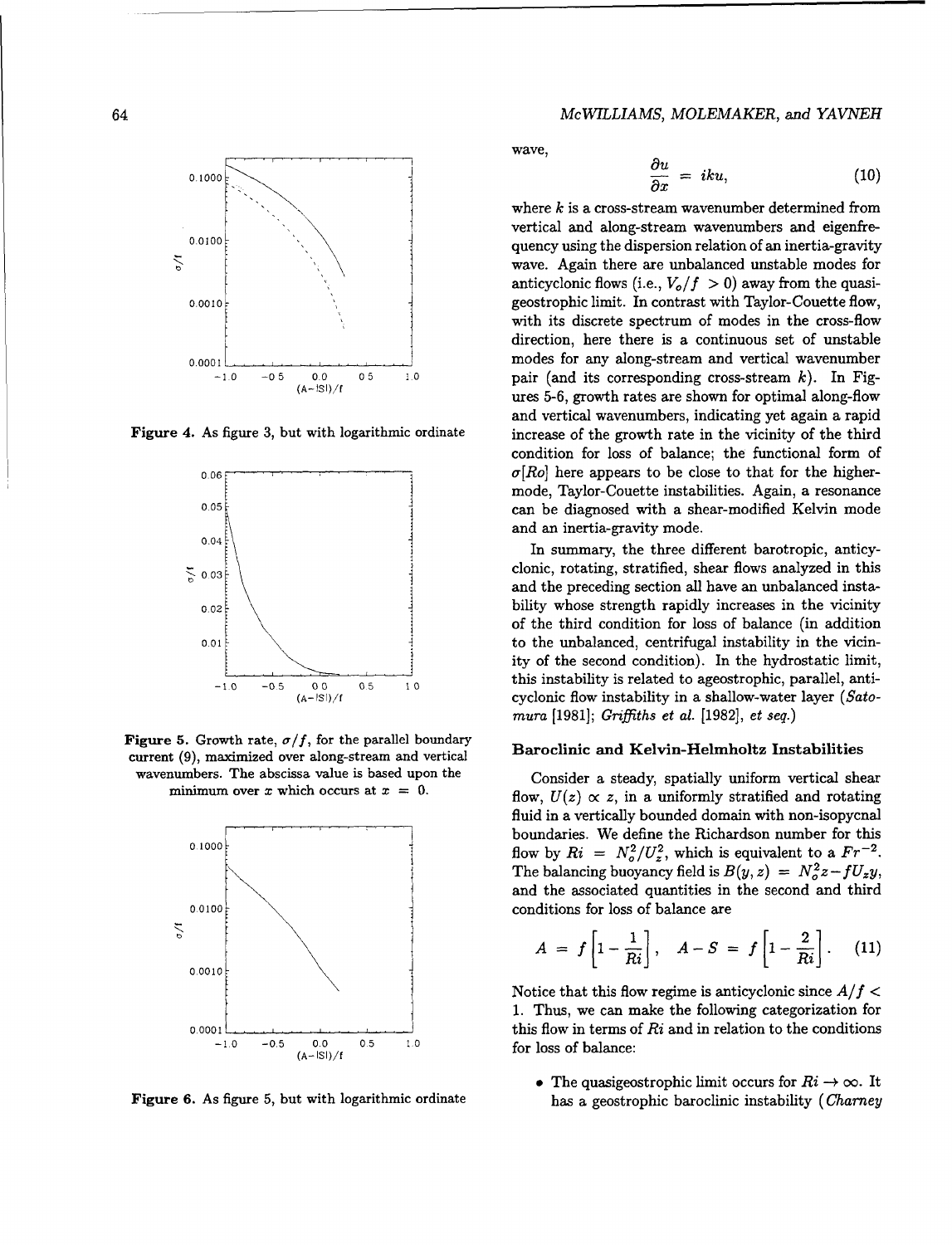### *FROM BALANCED FLOWS TO INTERIOR DISSIPATION* 65

- 
- 
- 
- 

Nakamura [1988] show that a centrifugal instability does cause its onset occurs well beyond the A and  $A - |S|$ occur near  $R_i = 1$  for both zonally symmetric and conditions. asymmetric fluctuations and that another ageostrophic Thus, we conclude that these problems give confirinstability (with shorter zonal wavelengths than the mation, pro tem, of the hypothesis that the limits of geostrophic instability) occurs for even larger values of balance are indicative of transition from the larger-scale  $Ri$ , though its onset value is not well determined. This regime of inverse energy cascades in anisotropic flows to latter instability is shown in Figure 2 of *Stone* [1970], the smaller-scale regimes of forward energy cascade to with an accompanying remark that it has "growth rates dissipation of more nearly isotropic flows and intermit- $\text{[Im}\sigma]$  which decrease as Ri increases, and may in fact tently breaking inertia-gravity waves. There is still need still be unstable for  $R_i \geq 2$ , but if so the growth rates for refining our understanding of  $\sigma(R_i, Ro, Fr)$  in the were too small to to be found by our numerical method, neighborhood of the conditions for loss of balance, espebecause of the near singular behavior of the coefficients cially for the less familiar third condition. Now that we of the differential equation when  $\text{Im}\sigma$  is very small." know that pure barotropic and baroclinic instabilities fit Confirmation is presented in Figure 8 of Nakamura the hypothesis, it would be worthwhile to further test [1988] which shows that Im $\sigma$  is strongly decreasing as it with more general shear profiles (e.g., the "coastal" Ri increases; it is somewhat unclear exactly how large  $V(x, z)$  profile that Barth [1994] has shown to have an a  $R_i$  value he obtained unstable solutions for, but his ageostrophic baroclinic instability). Beyond these linfigure suggests it is at least as large as  $Ri = 2$ . An ear instability problems lies the challenge of aptly diaginterpretation of the shortwave instability is presented nosing flow evolution near the loss of balance conditions (p. 3261): it involves a resonance between a boundary- in general nonlinear initial- and boundary-value probtrapped shear mode and an inertia-gravity mode, with lems. Nevertheless, we interpret the results in hand as an "inertia critical level" that limits the vertical extent indicating that the loss-of-balance transitions are steep of the eigenmode. Thus, although further examination but fuzzy, consistent with the view that the balanced is needed of the behavior of  $\text{Im}\sigma$  in the vicinity of the slow manifold is itself modestly fuzzy and leaky to more third condition for loss of balance, the instabilities for efficiently cascading, unbalanced motions. this flow appear to support quite well the hypothesis we have advanced. Acknowledgments. The authors appreciate support

We have presented here a survey of the known instabilities of rotating, stably stratified fluids. Barotropic References and baroclinic inflectional instabilities are the only<br>types that occur in the quasigeostrophic limit, and<br>several others arise in the neighborhood of the limits<br>several others arise in the neighborhood of the limits<br>Bayly of balance as determined from the balance equations. *Phys. Rev. Lett.,* 57, 2160-2163, 1986. These latter include gravitational, symmetric centrifu- Charney, J.G., The dynamics of long waves in a baroclinic gal, and elliptical, as well as presently unnamed variants westerly current, *J. Met., 4,* 135-163, 1947.

[1947]; Eady [1949]), whose "inflection point" in of barotropic and baroclinic instabilities. The instathis particular case occurs at the vertical bound- bility onset is generally understood to be sharp with aries (see above). respect to the  $N^2$  and A conditions for loss of balance, which correspond to the gravitational and cen-• The third condition is satisfied if  $Ri < 2$ .<br>trifugal instabilities. We have shown for the elliptical, • The second condition is satisfied if  $Ri < 1$ . Taylor-Couette, and barotropic boundary-current instabilities that the onset behaviors are smooth in the tran- • The classical (non-rotating) condition for the on-<br>sition across the  $A - |S|$  condition, though still quite set of Kelvin-Helmholtz instability  $(Miles [1961];$  steep, with exponential or steeper dependences for the *Howard* [1961]) is satisfied if  $Ri < \frac{1}{4}$ . growth rate,  $\sigma(A - |S|)$ . The onset behavior near the • The first condition is satisfied if  $Ri < 0$ ; this is  $A - |S|$  condition has yet to be as well determined in the gravitational instability (see above). ageostrophic baroclinic instability problem, but previous studies indicate it is also steep. Kelvin-Helmholtz Analyses of this problem in Stone, [1966,1970] and instability does not fit in this categorization scheme be-

from the National Science Foundation, Office of Naval Re-The Rest of the Quest search, and The Fund for the Promotion of Research at the Technion.

- 
-